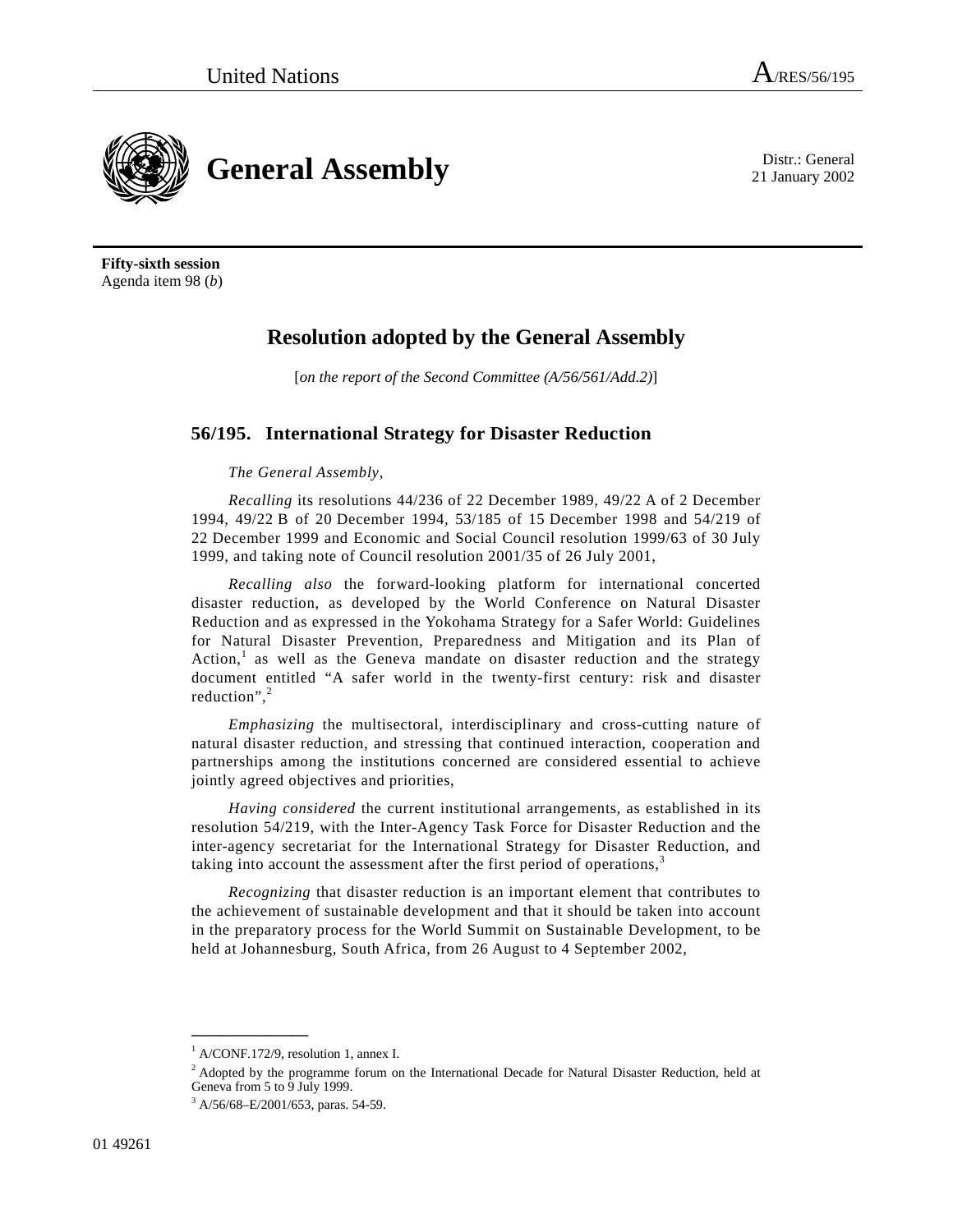*Reiterating* that natural disasters damage the social and economic infrastructure of all countries, although the long-term consequences of natural disasters are especially severe for developing countries and hamper their sustainable development,

*Welcoming* the emphasis placed on natural disaster reduction in the Programme of Action for the Least Developed Countries for the Decade 2001–2010, adopted by the Third United Nations Conference on the Least Developed Countries, held at Brussels from 14 to 20 May  $2001<sup>4</sup>$ 

*Recognizing* that disaster reduction should be regarded as an important function of the United Nations and should receive continued attention,

*Stressing* the need for the international community to demonstrate the firm political determination required to utilize scientific and technical knowledge to reduce vulnerability to natural disasters and environmental hazards, taking into account the particular needs of developing countries,

 1. *Takes note* of the report of the Secretary-General on the implementation of the International Strategy for Disaster Reduction;<sup>5</sup>

 2. *Expresses its deep concern* at the increasing number and scale of natural disasters, which have resulted in massive loss of life and long-term negative social, economic and environmental consequences for vulnerable societies throughout the world, in particular in developing countries;

 3. *Reaffirms* that the Inter-Agency Task Force for Disaster Reduction should perform the functions as indicated in the report of the Secretary-General, in particular those of serving as a main forum within the United Nations system for devising strategies and policies for disaster reduction and ensuring complementarity of action by agencies involved in disaster reduction, mitigation and preparedness, decides to review the activities of the Task Force in 2003, and decides also that the inter-agency secretariat for the International Strategy for Disaster Reduction should develop collaborative links with appropriate regional disaster reduction organizations;

 4. *Decides* that the Task Force should be modified in order to provide for the increased participation and continued membership of regional intergovernmental organizations and key United Nations agencies;

 5. *Recognizes* that the framework for action for the implementation of the Strategy,<sup>6</sup> as endorsed by the Task Force, constitutes the basic guide for the implementation of the Strategy, and that the framework shall be periodically reviewed, according to the evolving needs in the field of natural disaster reduction, and urges all relevant bodies within the United Nations system to cooperate fully within the context of the framework;

 6. S*tresses* that the inter-agency secretariat for the Strategy should be consolidated and enhanced to perform its functions effectively, in particular to serve as the focal point in the United Nations system for the coordination of disaster reduction and to ensure synergies among the disaster-reduction activities of the

**\_\_\_\_\_\_\_\_\_\_\_\_\_\_\_** 

<sup>4</sup> A/CONF.191/11.

<sup>5</sup> A/56/68-E/2001/63 and Corr.1.

<sup>6</sup> Ibid., para. 14; see also www.unisdr.org.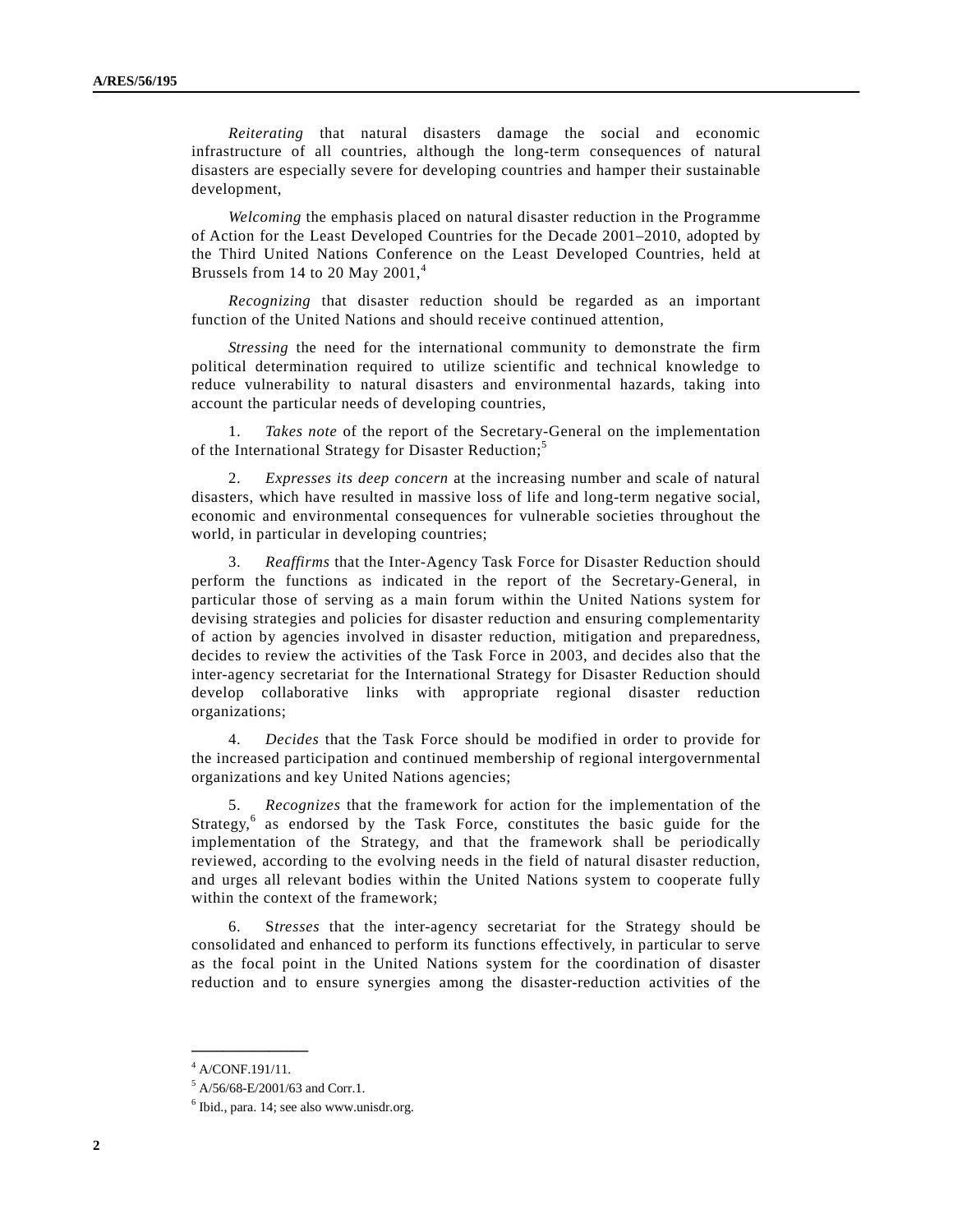United Nations system and regional organizations and activities in socio-economic and humanitarian fields;

 7. *Calls upon* Governments to continue to cooperate and coordinate their efforts with the United Nations system, other international organizations, regional organizations, non-governmental organizations and other partners, as appropriate, in order to ensure effective synergies in the field of natural disasters, and urges the inter-agency secretariat for the Strategy to develop such synergies, as appropriate;

 8. *Invites*, therefore, all Governments and relevant international organizations to give appropriate consideration to the issue of natural disaster reduction in their preparations for the World Summit on Sustainable Development;

 9. *Underlines* the importance of adequate financial and administrative resources for the effective functioning of the Task Force and the inter-agency secretariat for the Strategy, under the direct authority of the Under-Secretary-General for Humanitarian Affairs;

 10. *Calls upon* Governments to establish national platforms or focal points for disaster reduction, urges the United Nations system to provide appropriate support for those mechanisms, and invites the Secretary-General to strengthen the regional outreach of the inter-agency secretariat for the Strategy in order to ensure such support;

 11. *Invites* Governments and relevant organizations of the United Nations system to strengthen national participation, in particular of disaster-prone countries, in the implementation of the Strategy, including through national multisectoral and interdisciplinary platforms, in order to achieve sustainable development goals and objectives, with the full utilization of scientific and technical knowledge, including through capacity-building at all levels and the development and strengthening of global and regional approaches that take into account regional, subregional, national and local circumstances and needs, as well as the need to strengthen the coordination of national emergency response agencies;

 12. *Calls upon* Governments to continue to cooperate and coordinate their efforts in the field of natural disasters within the framework for action for the implementation of the Strategy, in line with their respective skills and capacities, from prevention to early warning, response, mitigation, rehabilitation and reconstruction, including through capacity-building at all levels, and the development and strengthening of global and regional approaches that take into account regional, subregional, national and local circumstances and needs, as well as the need to strengthen the coordination of national emergency response agencies in natural disasters;

 13. *Recognizes* the urgent need to develop further and make use of the existing scientific and technical knowledge to reduce vulnerability to natural disasters, and emphasizes the need for developing countries to have access to technology so as to tackle natural disasters effectively;

 14. *Calls upon* Governments and United Nations agencies to collaborate more closely in the sharing of disaster response and mitigation information, to take full advantage of United Nations emergency information services such as ReliefWeb, as well as the Internet, and to consider other methods for the sharing of information;

 15. *Calls upon* the inter-agency secretariat for the Strategy and the Office for the Coordination of Humanitarian Affairs of the Secretariat to facilitate the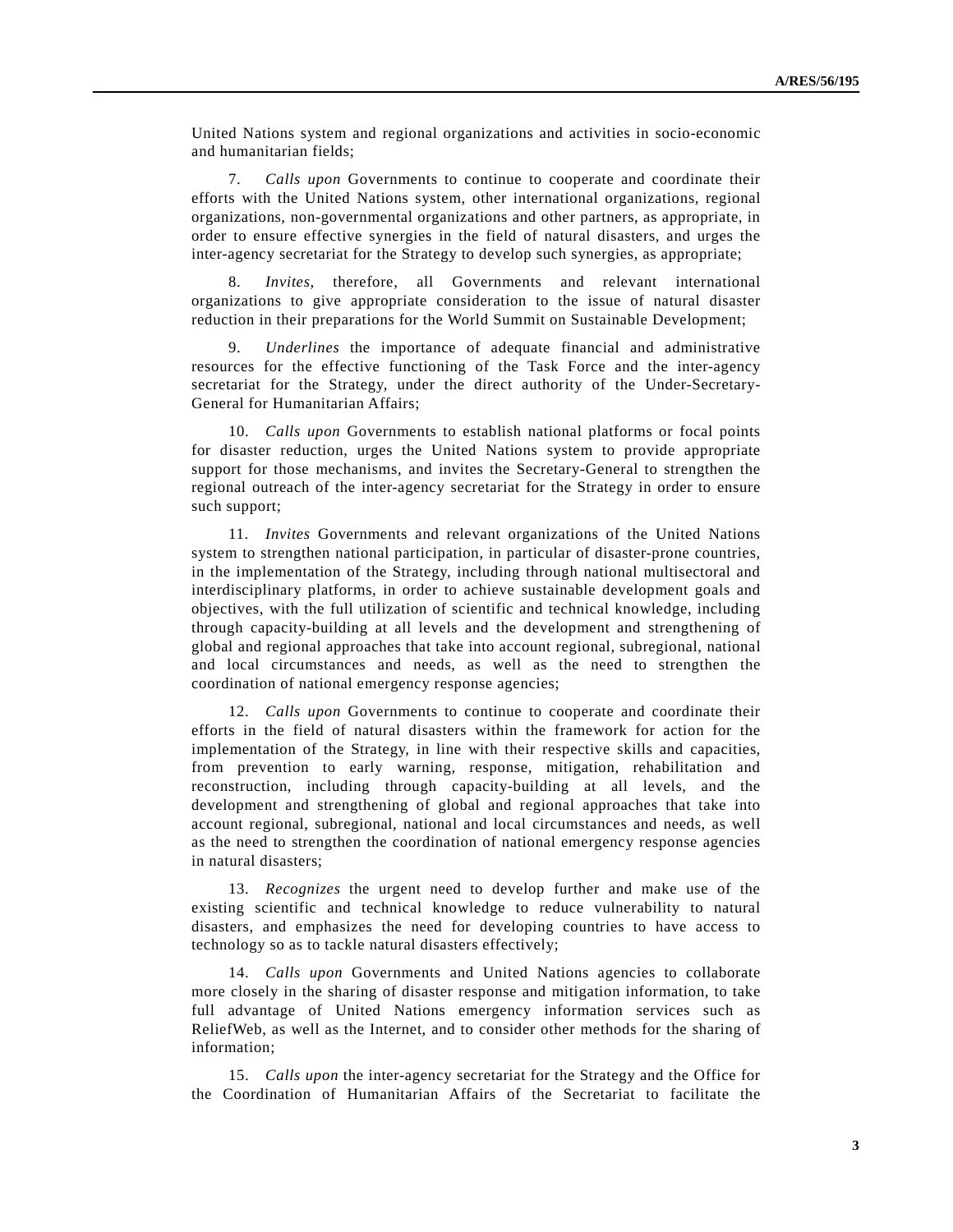development of better linkages with all relevant actors, including the private sector and financial institutions, in the development of disaster management strategies;

 16. *Encourages* the international community to provide the necessary financial resources to the Trust Fund for the International Strategy for Disaster Reduction and to provide adequate scientific, technical, human and other resources to ensure adequate support for the inter-agency secretariat for the Strategy and for the Task Force and its working groups;

 17. *Requests* the relevant organizations of the United Nations system to support the implementation of the goals of the Strategy, including by seconding technical staff to the inter-agency secretariat for the Strategy;

 18. *Endorses* the proposal of the Secretary-General to review the implementation of the Yokohama Strategy for a Safer World: Guidelines for Natural Disaster Prevention, Preparedness and Mitigation and its Plan of Action,<sup>1</sup> within the context of the framework for action for the implementation of the Strategy;

 19. *Requests* the Secretary-General to optimize further and disseminate through all available channels, including handbooks and information systems, the information necessary for the effective management of international cooperation in the fields of disaster prevention, early warning, response, mitigation, rehabilitation and reconstruction;

 20. *Reiterates* the need to continue international cooperation to reduce the impact of the El Niño phenomenon, within the framework for action for the implementation of the Strategy, as requested by the Economic and Social Council in its resolutions 1999/46 of 28 July 1999 and 2000/33 of 28 July 2000 and by the Assembly in its resolutions 52/200 of 18 December 1997, 53/185 of 15 December 1998, 54/220 of 22 December 1999 and 55/197 of 20 December 2000;

 21. *Recognizes* the importance of early warning as an essential element in the culture of prevention, and encourages renewed efforts at all levels to contribute to natural hazard monitoring and impact prediction, the development and transfer of technology, capacity-building for disaster preparedness, the detection of natural hazards and the issuance and communication of early warning, as well as education and professional training, public information and awareness-raising activities, and stresses the need for appropriate action in response to early warning;

 22. *Reaffirms* the need to strengthen the international framework for the improvement of early warning systems and disaster preparedness by developing an effective international mechanism for early warning, including the transfer of technology related to early warning to developing countries, which ensures that vulnerable people receive appropriate and timely information, and by expanding and improving existing systems, in particular those under the auspices of the United Nations, as an integral part of the Strategy;

 23. *Decides* to maintain the annual observance of the International Day for Natural Disaster Reduction on the second Wednesday of October, as a vehicle to promote a global culture of natural disaster reduction, including prevention, mitigation and preparedness;

 24. *Requests* the Secretary-General to submit to the General Assembly at its fifty-seventh session a report on the implementation of the present resolution, including criteria and modalities for the selection of the non-permanent members of the Task Force, and on the progress made in the implementation of the International